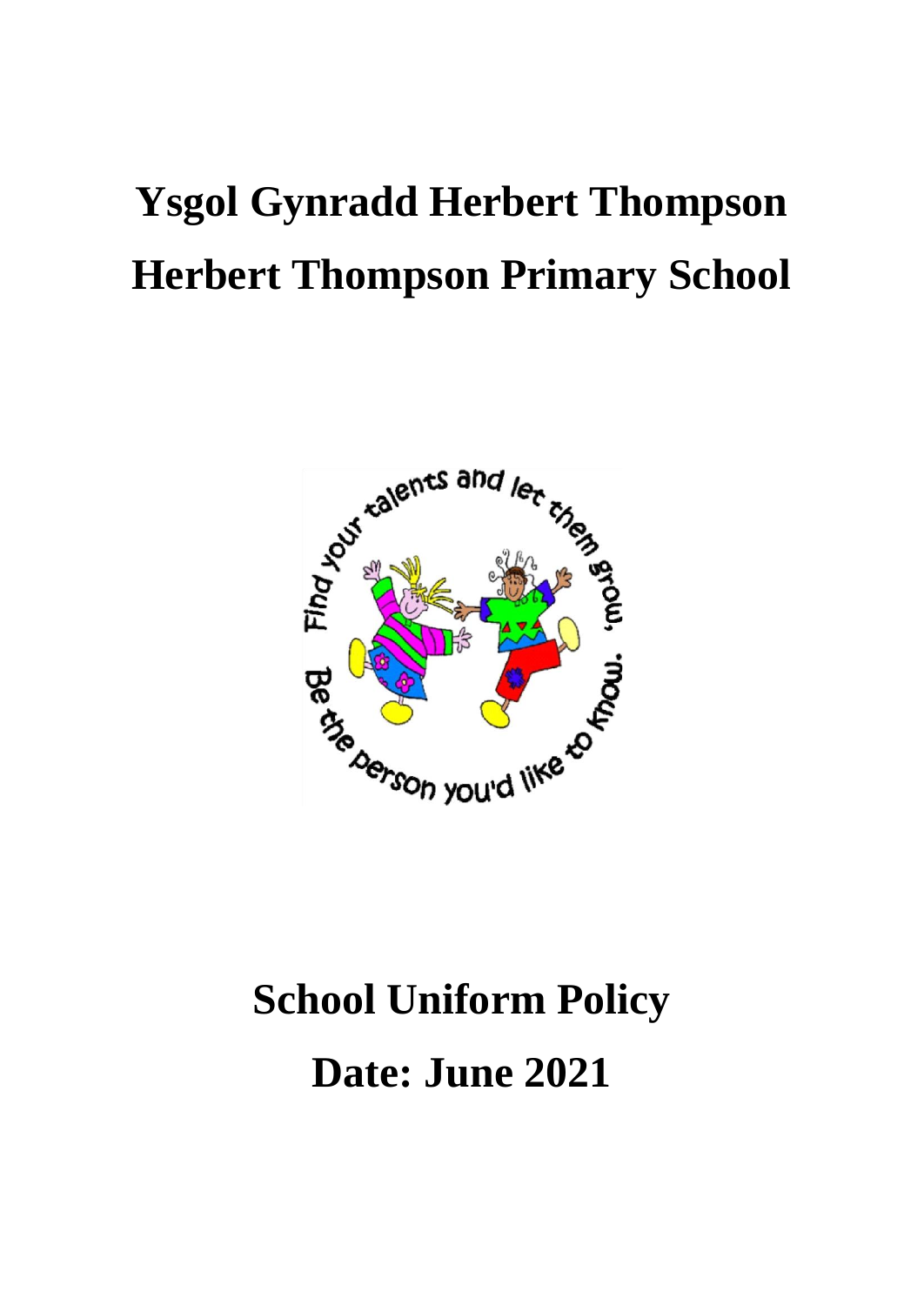# **INTRODUCTION**

Herbert Thompson Primary School is a large school on the west side of Cardiff. We admit children from the age of 3-11 years. On site we have a Flying Start Nursery catering for children aged two to three.

The vision of our school is that all pupils will develop the skills, values and aspirations to take into the next stage of their lives, will enter employment and live by positive values and behaviours.

# **SCHOOL VALUES**

Our six school values lie at the heart of our school community and are the core of this School Uniform Policy:

- Respect
- Determination
- Diversity
- Security
- Care
- Achievement

# **PURPOSE OF SCHOOL UNIFORM**

Herbert Thompson Primary School strongly encourages pupils to wear a school uniform. Properly developed and appropriately implemented, a school uniform can:

- provide a sense of identity and cohesion within the school and instils pride in its achievements;
- can support positive behaviour and relationships;
- can ensure pupils dress appropriately for learning activity;
- can enable pupils to share in a common identity which embraces their particular requirements;
- can help reduce inequalities between pupils and some triggers for bullying;
- support and promote the ethos of the school
- reduce the chance of any health and safety concerns
- provide good value for money

# **HERBERT THOMPSON SCHOOL UNIFORM**

In order to maintain a strong sense of identity and belonging within our school, we require all pupils to wear school uniform which consists of:

- White or red polo shirt
- Royal Blue Sweatshirt or cardigan
- Grey or black skirt or trousers
- Grey or black jogging bottoms
- Black leggings
- Grey pinafore dress
- Royal Blue fleece/coat (optional)













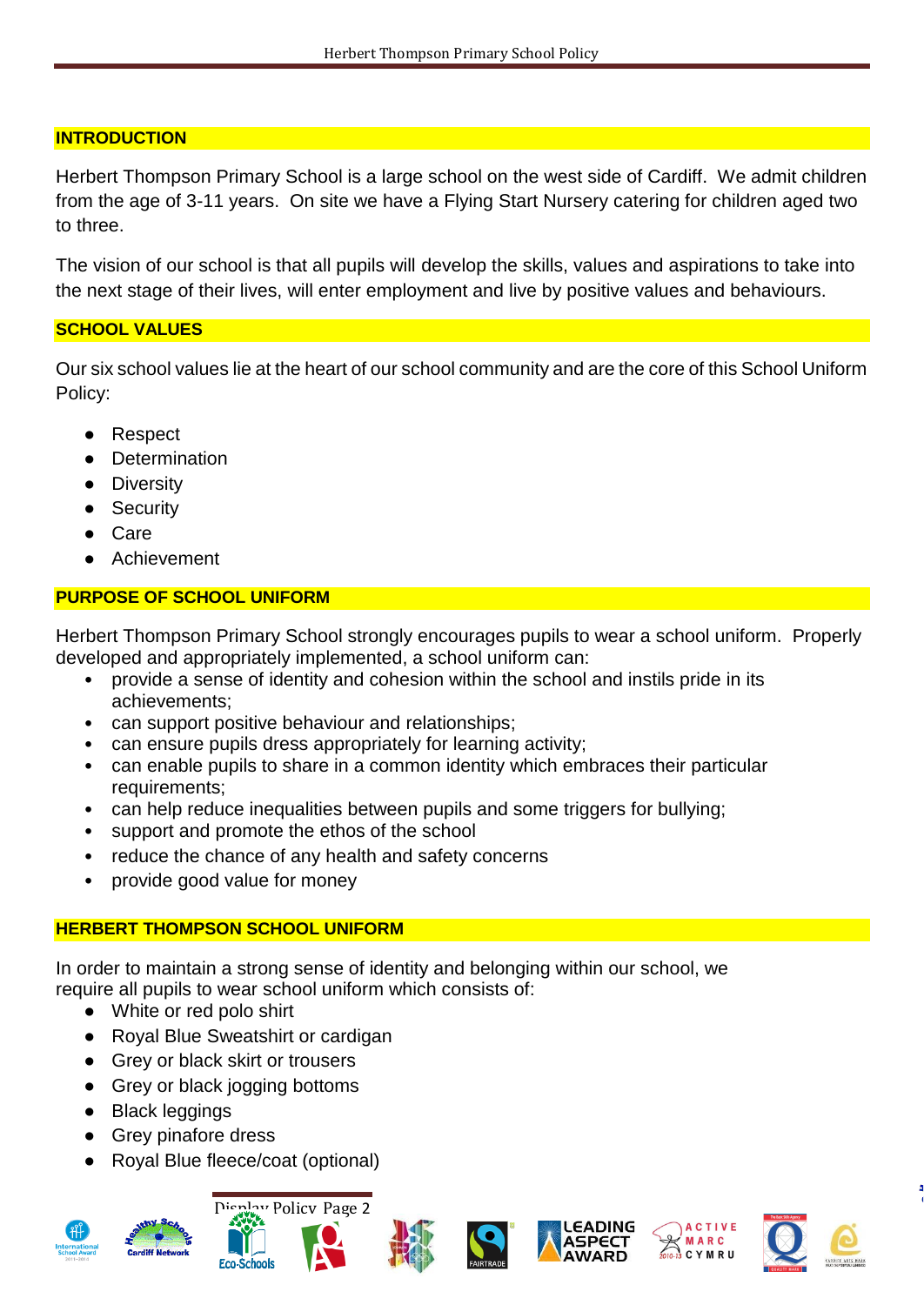● Dark school shoes/trainers

# Summer

- Grey or Black shorts
- Blue gingham dresses
- Royal blue cap with school logo

PE Kit - this is to be worn to school on the day of PE.

- White T-Shirt
- Royal Blue Shorts
- Black cycling shorts
- Black jogging bottoms
- Black leggings

# **ODERING SCHOOL UNIFORM**

School uniform stock is held in school for parents who wish to purchase items. An order form is available from the school office.

#### **UNACCEPTABLE CLOTHING/ACCESSORIES/APPEARANCE**

- Hoodies
- Slip on shoes
- High heels/platforms
- Heelys
- Any jewellery other than stud earrings and watches
- Makeup and Tattoos
- Fake nails
- Fake tan
- Coloured hair (except on Charity days)
- Fake eyelashes

# **EQUALITY**

The school considers its obligations not to discriminate unlawfully on the grounds of sex, race, religion or belief and disability.

# **HEALTH AND SAFETY**

Health and safety issues are extremely important and need to be given constant consideration, especially when pupils are taking part in PE and playtimes. For instance, we expect pupils with long hair or headscarves to tie them back safely for PE and we encourage all pupils not to wear jewellery unless it is part of an individual's right to reasonably follow a recognised practice of their religion or belief.

# **ROLE OF THE TEACHER**

● To follow the policy as part of the duty within maintenance of day to day discipline in the school